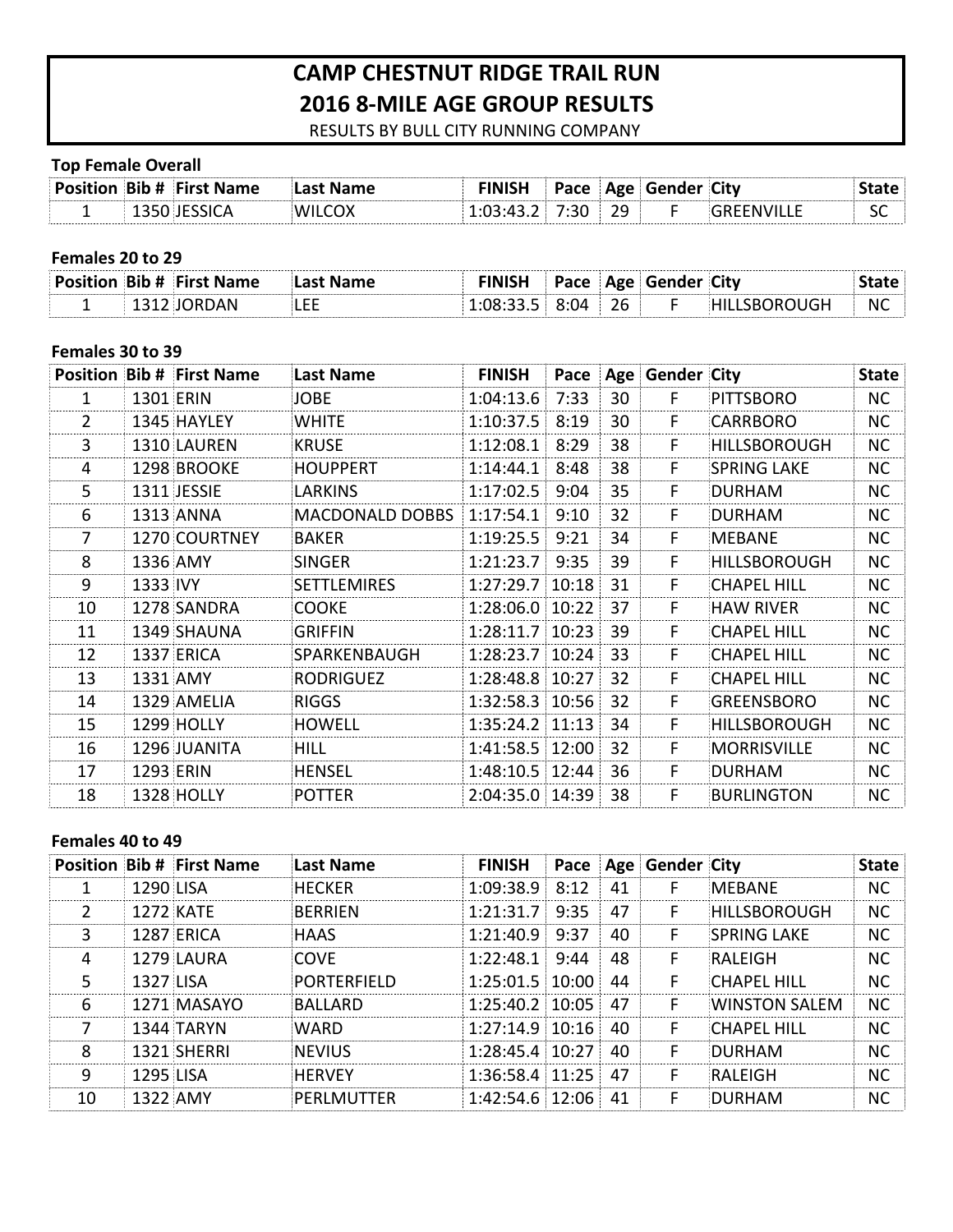#### Females 50 to 59

|          | <b>Position Bib # First Name</b> | Last Name        | <b>FINISH Pace Age Gender City</b> |      |    |                      | State     |
|----------|----------------------------------|------------------|------------------------------------|------|----|----------------------|-----------|
|          | 1274 BARBARA                     | CAMPBFLL         | $1:19:45.4$ 9:23 59                |      | -F | CARRBORO             | NС        |
|          | 1316 SANDRA                      | <b>MCKINNON</b>  | $1:20:12.8$ 9:26 55                |      |    | DURHAM               | NС        |
|          | 1277 LFAH                        | MONK             | $1:21:01.2$ 9:32                   | - 50 | F  | <b>CEDAR GROVE</b>   | <b>NC</b> |
|          | <b>1334 ANNE</b>                 | MANDEVILLE-LONG  | $1:30:14.2$ 10:37 57               |      |    | <b>CHAPFL HILL</b>   | NС        |
| 1268 IFN |                                  | <b>ARMSTRONG</b> | $1:38:11.5$ 11:33 55               |      | F  | CHAPFI HILL          | <b>NC</b> |
|          | 1332 MARY                        | RUMPLF!          | $1:38:13.3$ 11:33 59               |      |    | <b>WINSTON SALEM</b> | <b>NC</b> |
|          | 1317 SHFRYL                      | MIKA             | $1:45:52.4$ 12:27 52               |      |    | <b>HILLSBOROUGH</b>  |           |

# **Females 60 and Over**

|  | <b>Position Bib # First Name</b> |       |  |     | Pace   Age   Gender City |           |
|--|----------------------------------|-------|--|-----|--------------------------|-----------|
|  | <b>HERINE</b>                    | WU JE |  | -67 |                          | <b>NC</b> |

# **Top Male Overall**

|  | <b>Position Bib # First Name</b> |  | $P$ ace |        |   | Age   Gender   City   City |           |
|--|----------------------------------|--|---------|--------|---|----------------------------|-----------|
|  | ON.                              |  |         | $\sim$ | M | 1 R C                      | <b>NC</b> |

## **Males 20 to 29**

|             | <b>Position Bib # First Name</b> | :Last Name  | <b>FINISH</b> Pace Age Gender City |  |   |                     |     |
|-------------|----------------------------------|-------------|------------------------------------|--|---|---------------------|-----|
|             | $1275$ RITAM                     | ™HAKRAR∩RTY | 1:06:03.9 7:46 20                  |  | M | CARRBORO            | NC. |
| ⊟ 1282.KFNT |                                  | DONNELL     | $1.09.16.0$ 8.09 26                |  | M | <b>HILLSBOROUGH</b> | NC. |
|             | <b>E</b> 1330 CHARLES            | יההו        | $1:24:26.9$ 9:56 29                |  | M | <b>GREENSBORO</b>   | NC  |

## **Males 30 to 39**

|   |                  | <b>Position Bib # First Name</b> | Last Name          | <b>FINISH Pace Age Gender City</b> |     |   |                     | State     |
|---|------------------|----------------------------------|--------------------|------------------------------------|-----|---|---------------------|-----------|
|   |                  | 1340 MATT                        | <b>STRAUB</b>      | $1:00:05.4$ 7:04                   | 30  | M | <b>CHAPFL HILL</b>  | <b>NC</b> |
|   |                  | <b>1347 KEVIN</b>                | <b>WILCOX</b>      | $1:02:37.2$ 7:22                   | -31 | М | GRAHAM              | <b>NC</b> |
| 3 |                  | 1305 MATT                        | <b>KFARNFY</b>     | $1:02:44.8$ 7:23                   | 31  | M | <b>MOUNT OLIVE</b>  | <b>NC</b> |
| 4 |                  | 1319 JAMES                       | MILLFR             | $1:04:26.1$ 7:35                   | 34  | М | RALFIGH             | NC.       |
| 5 |                  | 1288 JONATHAN                    | ∃HAII              | $1:18:00.9$ 9:11                   | 33  | M | <b>CHAPFL HILL</b>  | NC.       |
| 6 | <b>1276 NEIL</b> |                                  | <b>CHANFY</b>      | $1:21:21.4$ 9:34                   | 36  | м | <b>BURLINGTON</b>   | <b>NC</b> |
|   |                  | 1307 DAN                         | <b>KFMP</b>        | $1:25:24.5$ 10:03                  | 39  | М | <b>HILLSBOROUGH</b> | <b>NC</b> |
| я |                  | 1294 ANDREW                      | <b>HERSHBERGER</b> | $1:25:47.5$ 10:06 30               |     | м | DURHAM              | NС        |

## **Males 40 to 49**

|    | <b>Position Bib # First Name</b> | Last Name      | <b>FINISH</b>     |      |    | Pace   Age   Gender   City |                     | <b>State</b> |
|----|----------------------------------|----------------|-------------------|------|----|----------------------------|---------------------|--------------|
|    | 1302 ERIC                        | <b>JOHNSON</b> | 59:42.7           | 7:01 | 40 | м                          | <b>SFWARD</b>       | AK           |
| 2  | 1292 DOUGLAS                     | <b>HENSEL</b>  | 1:09:33.3 8:11    |      | 43 | М                          | <b>DURHAM</b>       | NC.          |
| 3  | 1289 BRAD                        | <b>HECKER</b>  | 1:10:32.1         | 8:18 | 45 | М                          | <b>MFBANF</b>       | <b>NC</b>    |
| 4  | 1291 DON                         | HFGLAND        | $1:12:12.8$ 8:30  |      | 44 | М                          | <b>CHAPFL HILL</b>  | <b>NC</b>    |
| 5  | <b>1297 PAUL</b>                 | <b>HINSON</b>  | $1:14:45.6$ 8:48  |      | 41 | М                          | <b>CHAPFL HILL</b>  | <b>NC</b>    |
| 6  | <b>1280 KFITH</b>                | <b>CRAMFR</b>  | 1:16:26.9         | 9:00 | 43 | М                          | RALFIGH             | NC.          |
| 7  | 1323 DAN                         | PFRLMUTTFR     | $1:20:42.8$ 9:30  |      | 40 | М                          | <b>DURHAM</b>       | <b>NC</b>    |
| 8  | 1284 AGUSTIN                     | <b>FIORITO</b> | $1:21:11.8$ 9:33  |      | 45 | М                          | <b>CHAPFL HILL</b>  | <b>NC</b>    |
| 9  | <b>1283 KFVIN</b>                | FDWARDS        | $1:22:40.8$ 9:44  |      | 42 | М                          | <b>HURDLF MILLS</b> | NC.          |
| 10 | <b>1318 DFAN</b>                 | ∶MIITFR        | $1:28:52.5$ 10:27 |      | 46 | М                          | <b>HILLSBOROUGH</b> | <b>NC</b>    |